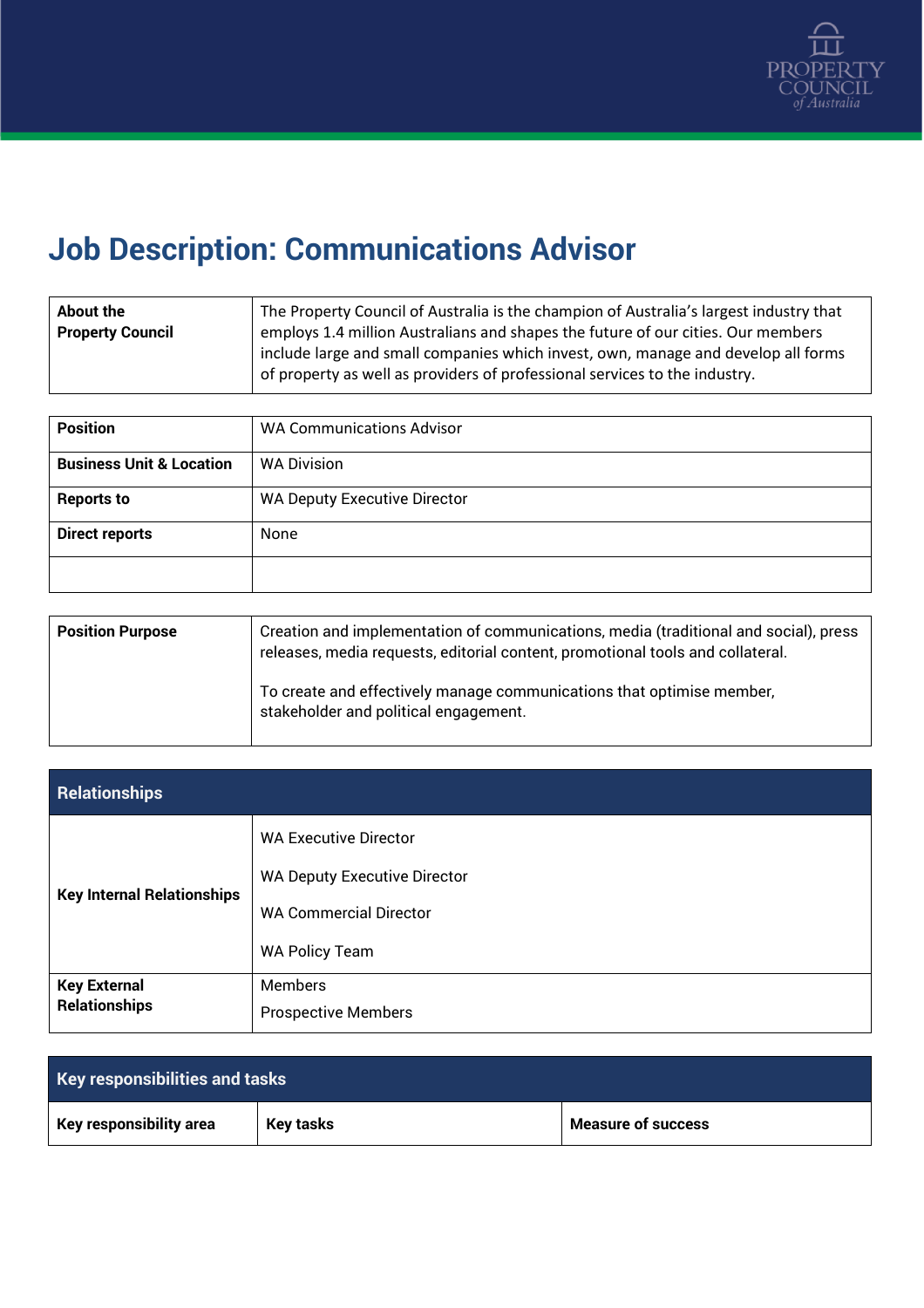

| <b>WA external</b><br>communications | Responsible for creating externally<br>facing communication as directed by<br>WA Executive Director and WA<br>Deputy Executive Director including but<br>not limited to press releases, electronic<br>communications, editorial and<br>marketing content, ensuring all<br>material produced is consistent and<br>aligned with the Property Council<br>branding guidelines. | Accuracy, quality & timely production of<br>materials<br>Stakeholders' expectations<br>managed<br>well, with positive feedback.<br>Quality of communication campaigns &<br>strategies.<br>Campaigns implemented correctly and<br>on time. |
|--------------------------------------|----------------------------------------------------------------------------------------------------------------------------------------------------------------------------------------------------------------------------------------------------------------------------------------------------------------------------------------------------------------------------|-------------------------------------------------------------------------------------------------------------------------------------------------------------------------------------------------------------------------------------------|
|                                      |                                                                                                                                                                                                                                                                                                                                                                            |                                                                                                                                                                                                                                           |
|                                      | Support in the delivery of innovative<br>communication campaigns that will<br>enhance our advocacy efforts.                                                                                                                                                                                                                                                                | Positive feedback by WA Executive<br>Director and WA Deputy Executive<br>Director and other stakeholders                                                                                                                                  |
|                                      | Review, recommend and implement<br>refinements and improvements to WA<br>communications plan to further enhance<br>reach to members.                                                                                                                                                                                                                                       |                                                                                                                                                                                                                                           |
|                                      | Proof and edit external<br>communications and copywrite<br>materials.                                                                                                                                                                                                                                                                                                      |                                                                                                                                                                                                                                           |
|                                      | Develop and draft the WA weekly<br>newsletter in conjunction with the WA<br>Policy team.                                                                                                                                                                                                                                                                                   |                                                                                                                                                                                                                                           |
|                                      | Maintain the WA Division pages on the<br>Property Council website, uploading<br>submissions and media releases and<br>ensure up to date and relevant content.<br>Drafting monthly reports as directed by<br>the WA Executive Director and WA<br>Deputy Executive Director.                                                                                                 |                                                                                                                                                                                                                                           |
| Media support                        | Daily media monitoring.                                                                                                                                                                                                                                                                                                                                                    | Positive feedback from WA Executive                                                                                                                                                                                                       |
|                                      | Provide media support for WA Policy<br>team in communicating with traditional<br>media and social media.                                                                                                                                                                                                                                                                   | Director and WA Deputy Executive<br>Director and other stakeholders.                                                                                                                                                                      |
|                                      | Provide support for WA Policy team in<br>generating relevant media<br>opportunities, including specialist and<br>mainstream media, and brief relevant<br>stakeholders.                                                                                                                                                                                                     | Proactive approaches from media<br>continue and grow.<br>Consistency in delivering recurring tasks<br>autonomously.                                                                                                                       |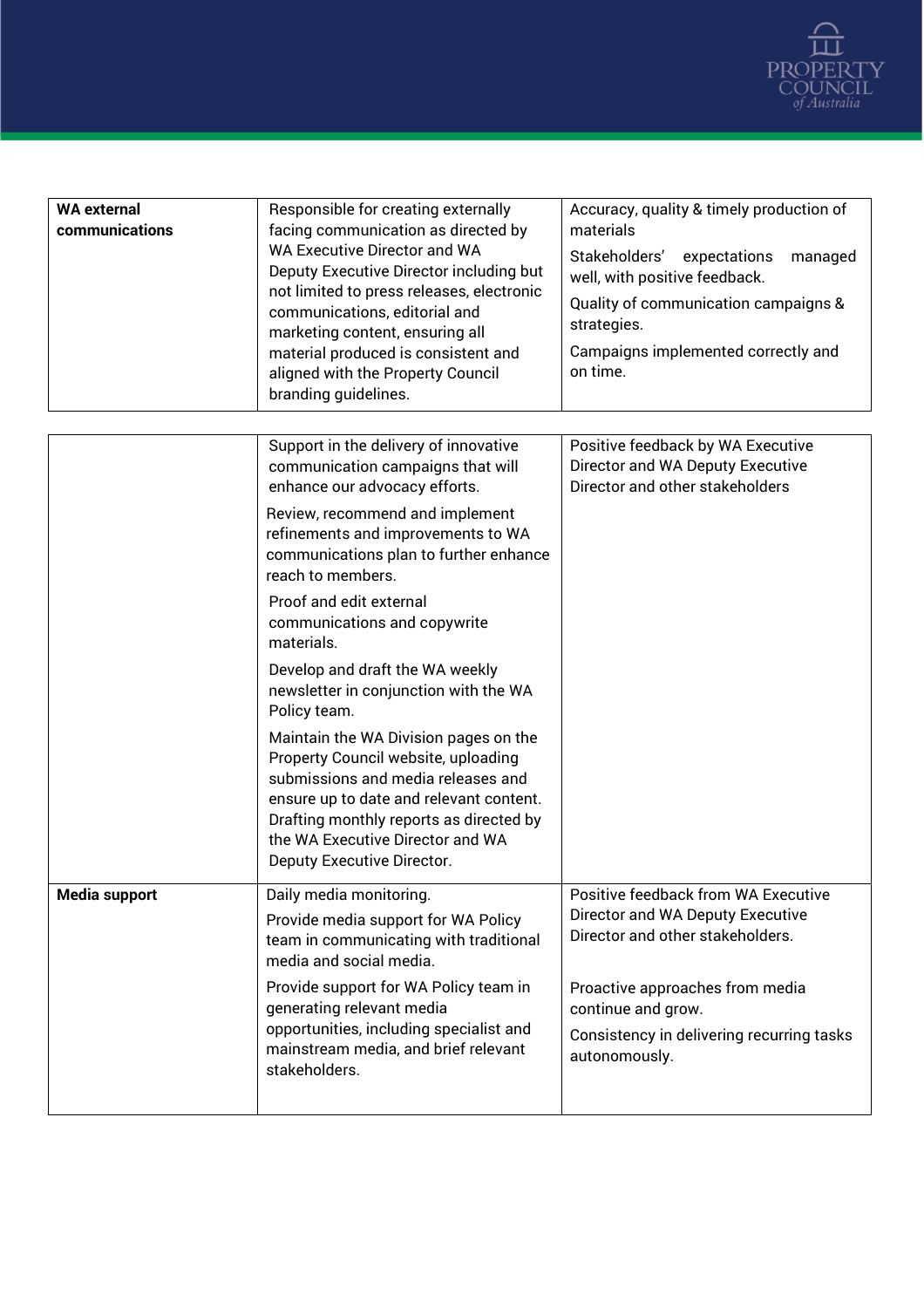

| <b>Commercial</b>                           | Develop materials to support events,<br>such as flyers, promotional material and<br>post event communications.<br>Design and produce sponsorship<br>reports to demonstrate the delivery of<br>benefits associated with division<br>sponsorships and activities.                                                                                                                                       | Positive feedback from WA Commercial<br>Director.<br>Reports are timely, accurate and clear in<br>messaging.                                                                                                                                                                                                              |
|---------------------------------------------|-------------------------------------------------------------------------------------------------------------------------------------------------------------------------------------------------------------------------------------------------------------------------------------------------------------------------------------------------------------------------------------------------------|---------------------------------------------------------------------------------------------------------------------------------------------------------------------------------------------------------------------------------------------------------------------------------------------------------------------------|
| Social media content and<br>support         | Provide support for WA Policy team in<br>relation to social media support,<br>including the preparation and<br>uploading of content to ensure<br>coverage of commercial events and<br>advocacy submissions on social media<br>channels.                                                                                                                                                               | Accuracy, quality & timely upload of<br>media content<br>Positive feedback from WA Deputy<br><b>Executive Director</b>                                                                                                                                                                                                    |
| <b>Communications</b><br>monitoring outputs | Manage in conjunction with WA Deputy<br><b>Executive Director communications</b><br>calendar of activities for WA.<br>Support WA Policy team in the<br>refinement of communications and<br>campaigns for WA across all media<br>platforms to enhance member<br>experience and effectiveness of media<br>and communications campaigns.<br>Maintain a current database of<br>communications collateral. | Calendar managed independently with<br>positive feedback from the WA<br><b>Executive Director and QLD Deputy</b><br><b>Executive Director.</b><br>Stakeholders' expectations managed well,<br>with positive feedback.<br>Quality of campaigns & strategies.<br>Consistency in delivering recurring tasks<br>autonomously. |
| <b>People and Culture</b>                   | Proactively champion and role model a<br>one-company culture and our company<br>values.<br>Promote a high performance and<br>accountability culture.                                                                                                                                                                                                                                                  | Consistent demonstration of an<br>energised, collaborative and ownership<br>mindset.                                                                                                                                                                                                                                      |

## **Requirements including essential criteria**